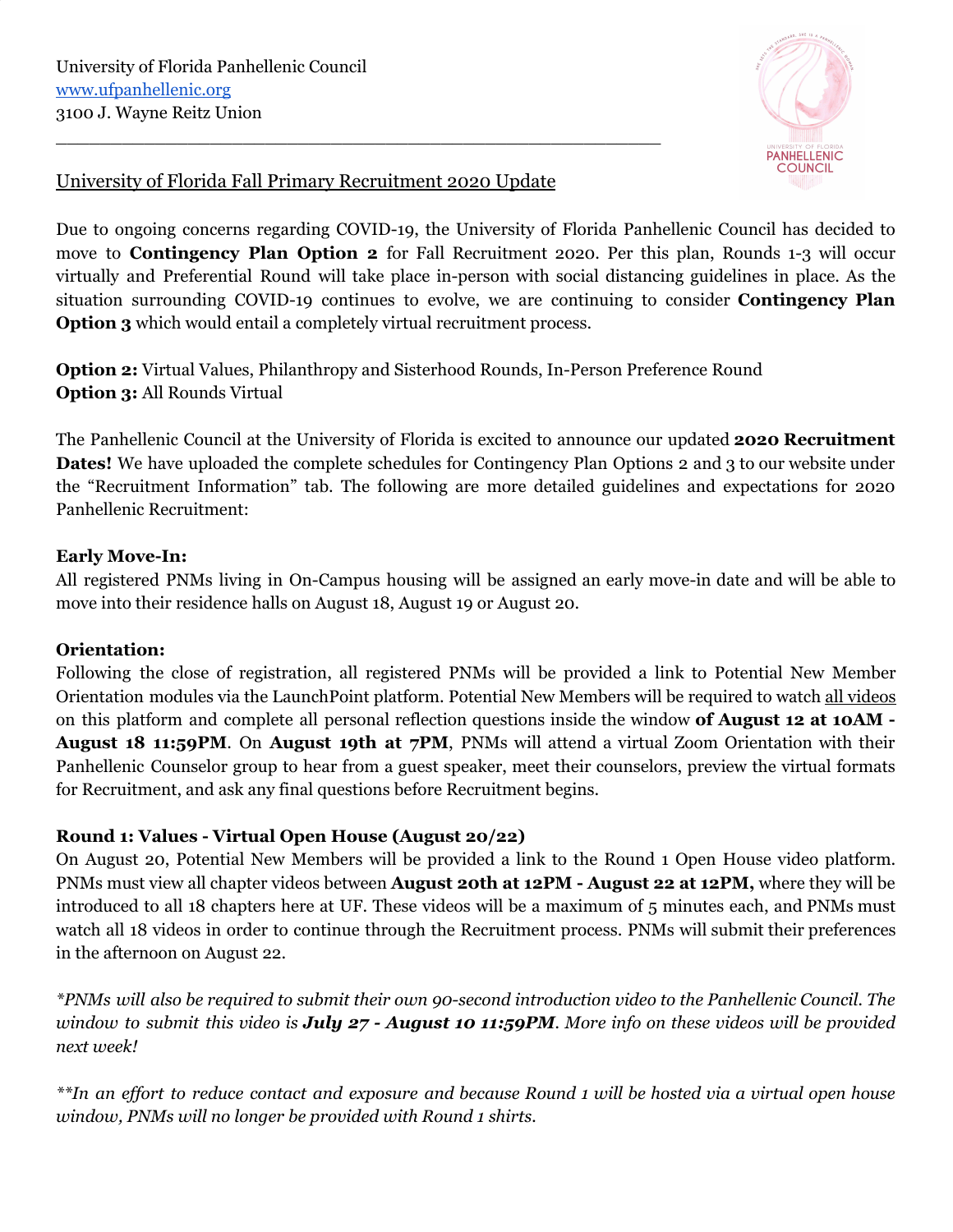## **Round 2: Philanthropy - Virtual Conversations (August 23/24)**

PNMs will receive their personalized schedule on the morning of August 23. Round 2 events will proceed via Zoom on August 23-24. PNMs will be able to visit a maximum of 13 chapters during Round 2 and will have the opportunity to interact with chapter women through the use of the Zoom breakout room feature. PNMs will submit their preferences in the afternoon on August 24.

### **Round 3: Sisterhood - Virtual Conversations (August 25)**

PNMs will receive their personalized schedule on the morning of August 25. Round 3 events will proceed via Zoom on August 25. PNMs will be able to visit a maximum of 8 chapters during Round 3 and will have the opportunity to interact with chapter women through the use of the Zoom breakout room feature. PNMs will submit their preferences in the evening on August 25.

#### **Preferential Round - In Person (August 26/27)**

Potential New Members will have the opportunity to visit a maximum of 2 chapters in-person on August 26-27. To ensure the health and safety of our members and Potential New Members, all participants in the Recruitment process will be required to wear masks and remain 6 feet apart for the entirety of the Preferential Round. Panhellenic will provide masks to all Potential New Members, Panhellenic Counselors, and chapter women. All Potential New Members participating in-person will be given a pouch containing a reusable mask, hand sanitizer, and hand wipes. To ensure maximum social distancing, a maximum of 15 PNMs will be allowed to attend each event. PNMs will submit their preferences in the evening on August 27.

*\*Potential New Members with health concerns or those who feel uncomfortable with in-person events will be* given the option to participate in a fully virtual Recruitment - more info on this will be provided in the *coming weeks!*

\*\*The University of Florida Panhellenic Council is continuing to monitor the state of COVID-19. In the event *that Recruitment must be moved to an entirely virtual format, the Panhellenic Council will update all registered PNMs via email and will continue to post updates on the Panhellenic website and social media.*

#### **Bid Day (August 29)**

Potential New Members will receive their bids in the afternoon on August 29. Plans for Bid Day are still being finalized and will be shared when the information is available. We hope to finalize details for this by the end of July and are working with the University and health officials to ensure the health and safety of our PNMs and chapter members.

#### **Important Dates Summary**

- **July 27-August 10 by 11:59PM:** PNM Round 1 Video Submission Window
- **August 12-August 18 by 11:59PM:** LaunchPoint Potential New Member Orientation Window
- **August 19th at 7PM:** PNM Orientation via Zoom
- **August 20-August 22 by 12PM:** Round 1: Watch all 18 Chapter Videos via Launchpoint
- **● August 23rd-24th:** Round 2 via Zoom
- **August 25th:** Round 3 via Zoom
- **August 26th:** Preferentials in person
	- Option 3: Preferentials via Zoom
- **August 27th:** Preferentials in person
	- Option 3: Bid Day
- **August 29th:** Bid Day